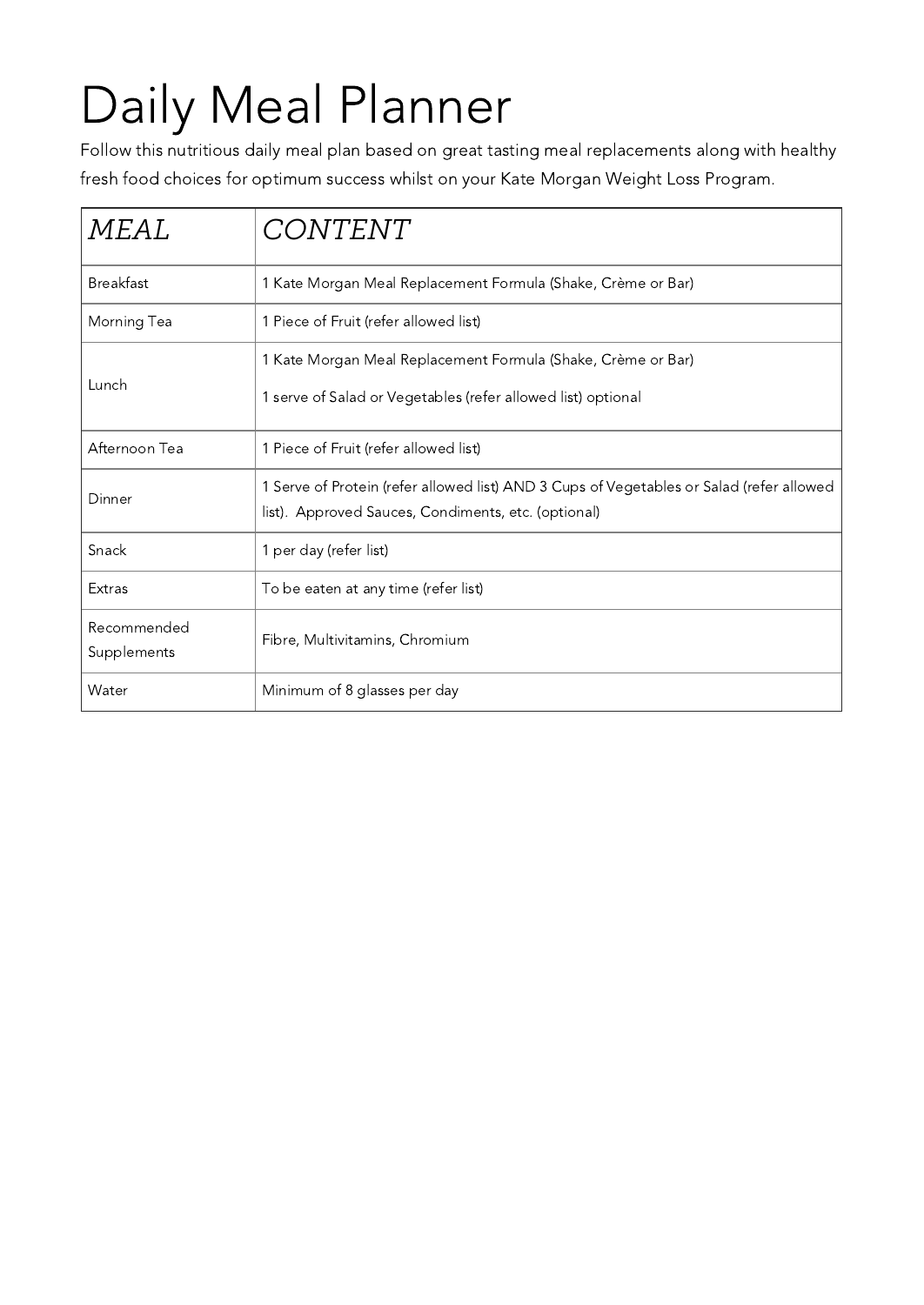# Allowed Food Lists

*Meat, Meat Product (protein ource)*

| Allowed                                                                                                                                                                                                                                                                                                                                                                                                                                                                                                                                                     | Not allowed                                                                                                                                                                                                                                                                                                                                                                                                  |
|-------------------------------------------------------------------------------------------------------------------------------------------------------------------------------------------------------------------------------------------------------------------------------------------------------------------------------------------------------------------------------------------------------------------------------------------------------------------------------------------------------------------------------------------------------------|--------------------------------------------------------------------------------------------------------------------------------------------------------------------------------------------------------------------------------------------------------------------------------------------------------------------------------------------------------------------------------------------------------------|
| (Serving size is a palm size - average 120 grams women<br>and 200 grams men)                                                                                                                                                                                                                                                                                                                                                                                                                                                                                |                                                                                                                                                                                                                                                                                                                                                                                                              |
| <b>BEEF</b><br>Lean Beef Mince<br>$\bullet$<br>Lean Chuck Steak<br>Lean Blade Steak<br>$\bullet$<br>Lean Skirt Steak<br>$\bullet$<br>Lean Rib Eye Steak<br>$\bullet$<br>Lean Round Steak<br>$\bullet$<br>Lean T-bone Steak<br>Lean Rump Steak<br>$\bullet$<br>Lean Sirloin Steak<br>$\bullet$<br>Lean Topside Steak<br>٠<br>Silverside Steak<br>• Fillet Steak<br>LAMB<br>Lean Lamb Mince<br>$\bullet$<br>Lamb Fillet<br>$\bullet$<br>PORK / HAM<br>Lean Pork Fillet<br>$\bullet$<br>• Lite Sliced Leg Ham<br><b>VEAL</b><br>• Veal Steak<br><b>CHICKEN</b> | • Bacon<br>• Chump Chops Forequarter Chops Lamb Chops<br>Shanks<br>Marinated Meats Roasted Meats Cabanossi<br>Salami<br>$\bullet$<br>• Frankfurters<br>Ham Steak Sandwich Ham Strasbourg Pastrami<br>• Chicken (skin on) Chicken Drumsticks Chicken<br>Wings Chicken Thigh<br>• BBQ Chicken<br>Roast Chicken<br>• Pork Chops<br>• Veal Chops<br>• Satay Meats<br>• Beef Sausage Chicken Sausage Pork Sausage |
| Chicken Breast Fillets (skin off)<br>$\bullet$<br>Chicken Tenderloins (skin off)<br>٠<br>Chicken Mince<br>$\bullet$                                                                                                                                                                                                                                                                                                                                                                                                                                         |                                                                                                                                                                                                                                                                                                                                                                                                              |
| <b>TURKEY</b>                                                                                                                                                                                                                                                                                                                                                                                                                                                                                                                                               |                                                                                                                                                                                                                                                                                                                                                                                                              |
| <b>Turkey Mince</b><br>$\bullet$<br><b>Turkey Breast</b><br>$\bullet$                                                                                                                                                                                                                                                                                                                                                                                                                                                                                       |                                                                                                                                                                                                                                                                                                                                                                                                              |
| EGGS                                                                                                                                                                                                                                                                                                                                                                                                                                                                                                                                                        |                                                                                                                                                                                                                                                                                                                                                                                                              |
| • 2 Eggs (max. 2 every 2 days)                                                                                                                                                                                                                                                                                                                                                                                                                                                                                                                              |                                                                                                                                                                                                                                                                                                                                                                                                              |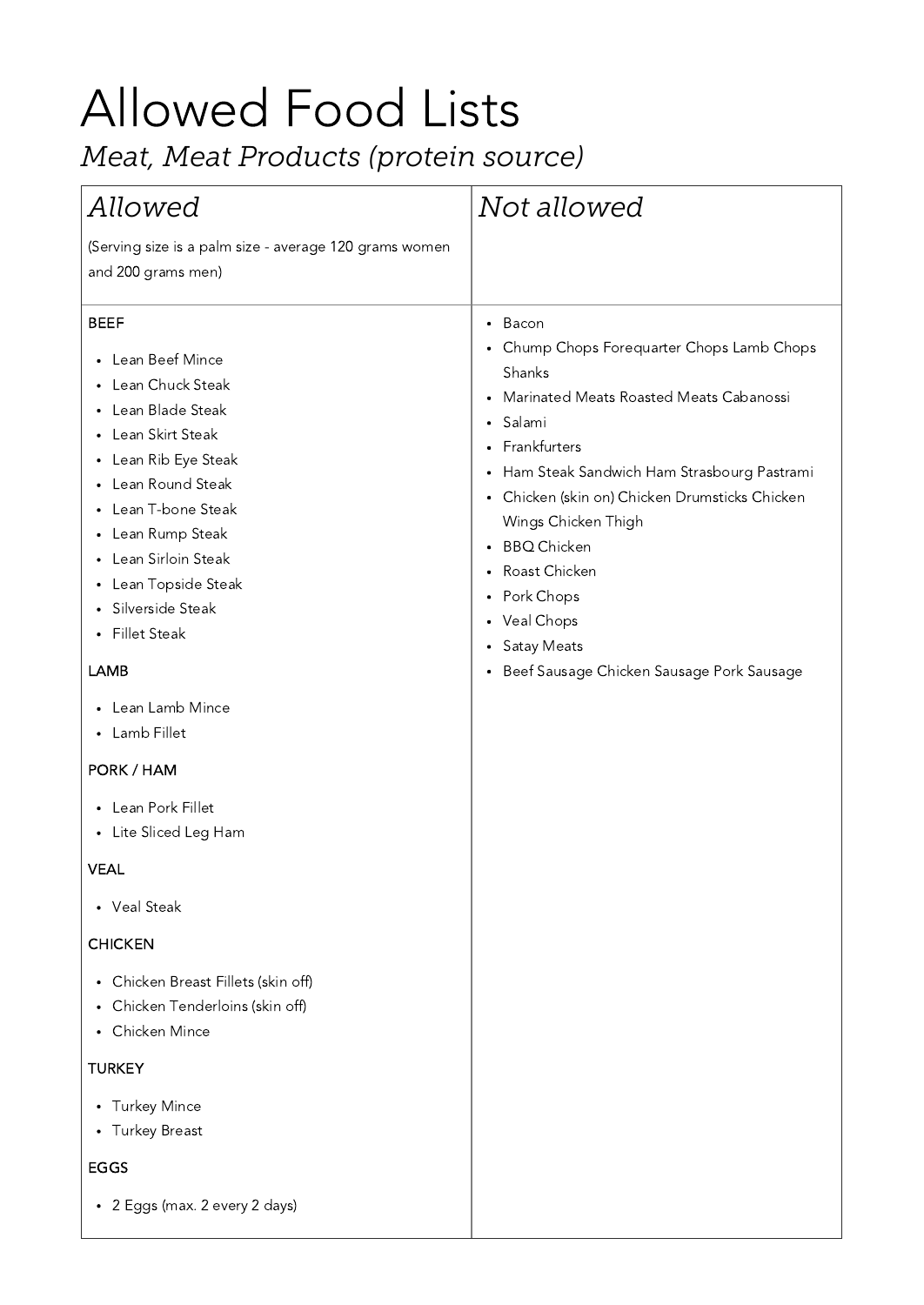# *eafood/Dair Product (protein ource)*

| Allowed                                                                   | Not allowed                   |
|---------------------------------------------------------------------------|-------------------------------|
| (Serving size is a palm size - average 120 grams women and 200 grams men) |                               |
|                                                                           | • Salmon and Tuna in oil      |
| • Tinned Salmon (in water only)                                           | Deep Fried or Fried Fish<br>٠ |
| • Atlantic Salmon                                                         | Cheese<br>٠                   |
| • Tinned Tuna (in water only)                                             | Milk<br>$\bullet$             |
| • White Fish (e.g. Barramundi, Perch, Snapper, Gurnard and Hoki)          | Long Life Milk<br>$\bullet$   |
| Calamari (not crumbed)                                                    | • Flavoured Milk              |
| • Prawns or Shellfish (no more than 1 serve per week)                     | Milk Powder<br>$\bullet$      |
| 1/2 cup Low Fat Cottage Cheese 1/2 cup Low Fat Ricotta Cheese             | Cream<br>$\bullet$            |
|                                                                           | Coconut Cream<br>٠            |
|                                                                           |                               |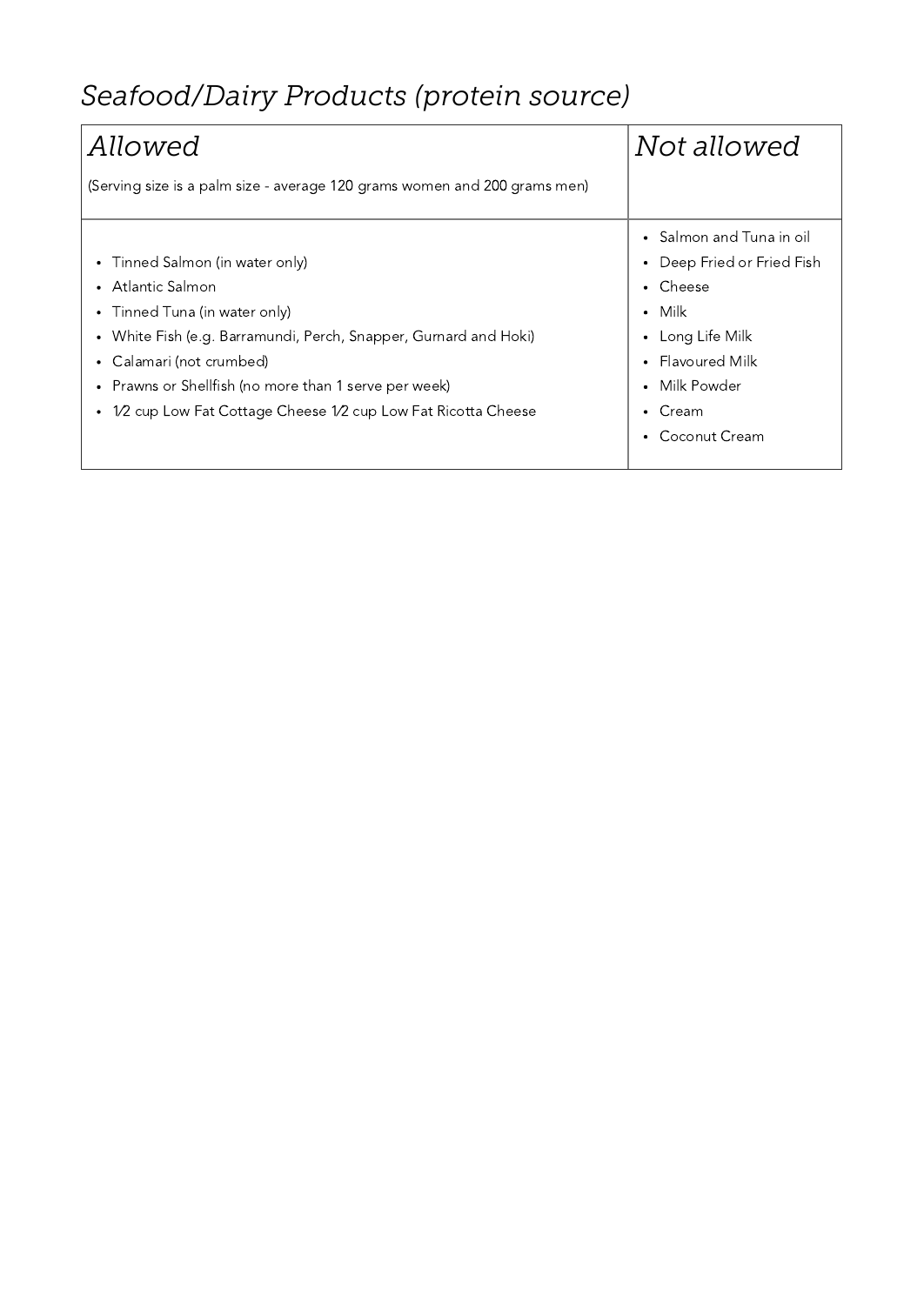## **Vegetables** and Salads

| Allowed                                                                                                                                                                                                                                                                                                                                                                                                                                                                                                                                                                                                                                                                               | Not Allowed                                                                                                                                       |
|---------------------------------------------------------------------------------------------------------------------------------------------------------------------------------------------------------------------------------------------------------------------------------------------------------------------------------------------------------------------------------------------------------------------------------------------------------------------------------------------------------------------------------------------------------------------------------------------------------------------------------------------------------------------------------------|---------------------------------------------------------------------------------------------------------------------------------------------------|
| Asparagus<br>$\bullet$<br>Beans<br>$\bullet$<br><b>Bok Choy</b><br>٠<br>Broccoli<br>$\bullet$<br><b>Brussels Sprouts</b><br>$\bullet$<br>Cabbage<br>$\bullet$<br>Celery<br>$\bullet$<br>Cucumber<br>$\bullet$<br>Capsicum<br>$\bullet$<br>Carrots (max. 1/2 cup per day)<br>$\bullet$<br>Cauliflower<br>$\bullet$<br>Lettuce<br>٠<br>Leeks<br>$\bullet$<br>Mushrooms<br>$\bullet$<br>Parsley<br>$\bullet$<br>Radish<br>$\bullet$<br>Shallots<br>$\bullet$<br>Snow Peas<br>٠<br>Spinach<br>$\bullet$<br>Squash (Scallopini)<br>$\bullet$<br>Tomato (max. 2 per day)<br>$\bullet$<br>Sprouts (bean, alfalfa, etc)<br>٠<br>Eggplant<br>$\bullet$<br>Onions<br>$\bullet$<br>Zucchini<br>٠ | • Avocado<br>Beetroot<br>$\bullet$<br>• Corn<br>Parsnip<br>$\bullet$<br>• Peas<br>Potatoes<br>$\bullet$<br>• Pumpkin<br>Sweet Potato<br>$\bullet$ |
|                                                                                                                                                                                                                                                                                                                                                                                                                                                                                                                                                                                                                                                                                       |                                                                                                                                                   |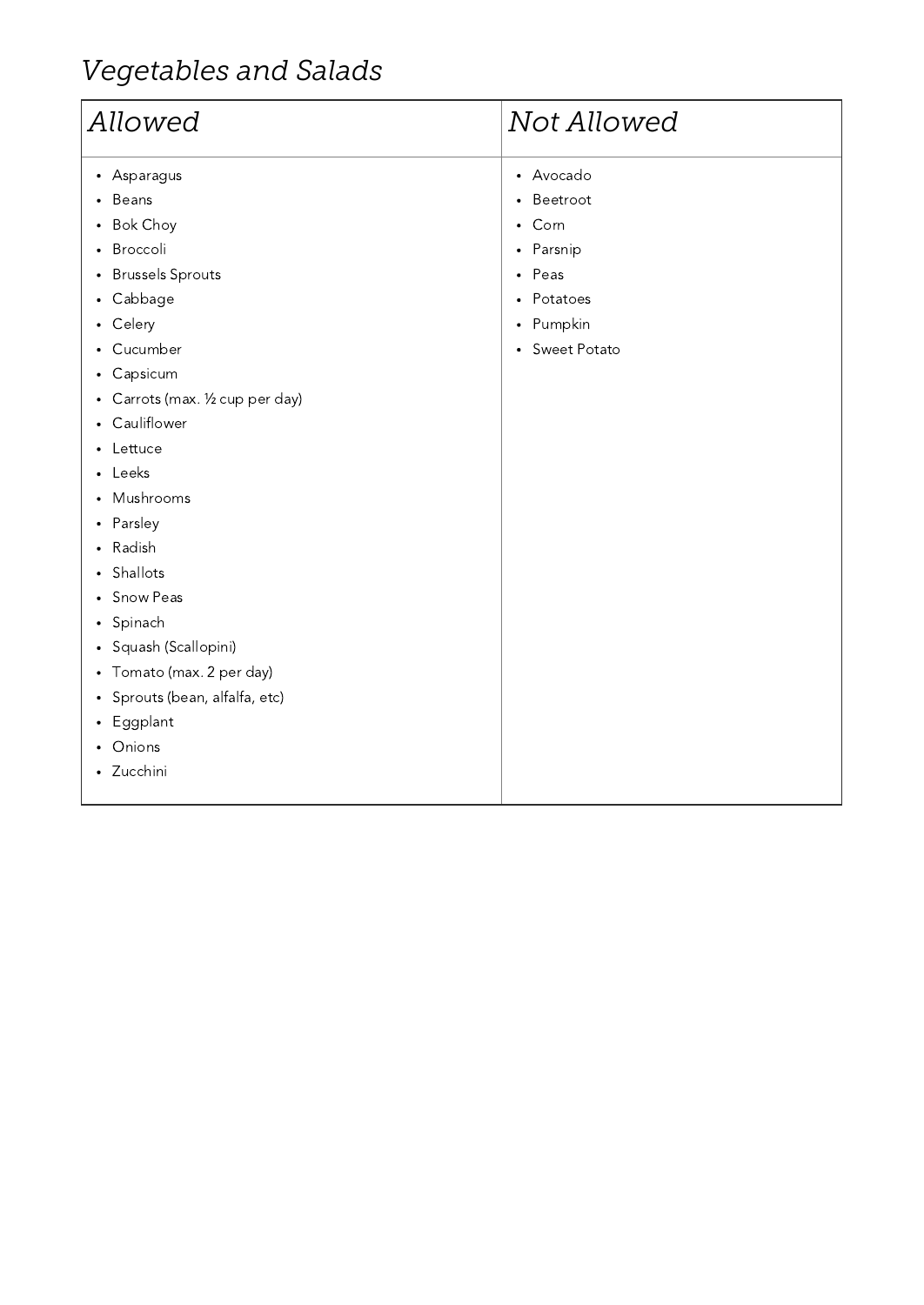## *Fruit* (2 pieces per day)

| Allowed                                                                                                                                                                                                                                                                                                                                                                                                                                                                                                                                   | Not Allowed                                                                                                                                           |
|-------------------------------------------------------------------------------------------------------------------------------------------------------------------------------------------------------------------------------------------------------------------------------------------------------------------------------------------------------------------------------------------------------------------------------------------------------------------------------------------------------------------------------------------|-------------------------------------------------------------------------------------------------------------------------------------------------------|
| (Serving size is approximately 150 grams)                                                                                                                                                                                                                                                                                                                                                                                                                                                                                                 |                                                                                                                                                       |
| • Apple (both red and green)<br>Apricots<br>$\bullet$<br>Banana (max. 1 per day)<br>$\bullet$<br><b>Blackberries</b><br>$\bullet$<br>Cherries<br>$\bullet$<br>Grapes (1 small bunch)<br>$\bullet$<br>Lemon<br>$\bullet$<br>Mandarin<br>$\bullet$<br>Mango<br>$\bullet$<br>Kiwi Fruit<br>$\bullet$<br>Nectarine<br>$\bullet$<br>Orange<br>$\bullet$<br>Passionfruit<br>$\bullet$<br>Peach<br>$\bullet$<br>Pear<br>$\bullet$<br>Rockmelon<br>$\bullet$<br>Strawberries<br>$\bullet$<br>Tinned or Canned Fruit in Natural Juice<br>$\bullet$ | • No Dried Fruit<br>No Fruit or Vegetable Juices<br>٠<br>Figs<br>$\bullet$<br>Dates<br>$\bullet$<br>Pineapple<br>$\bullet$<br>Watermelon<br>$\bullet$ |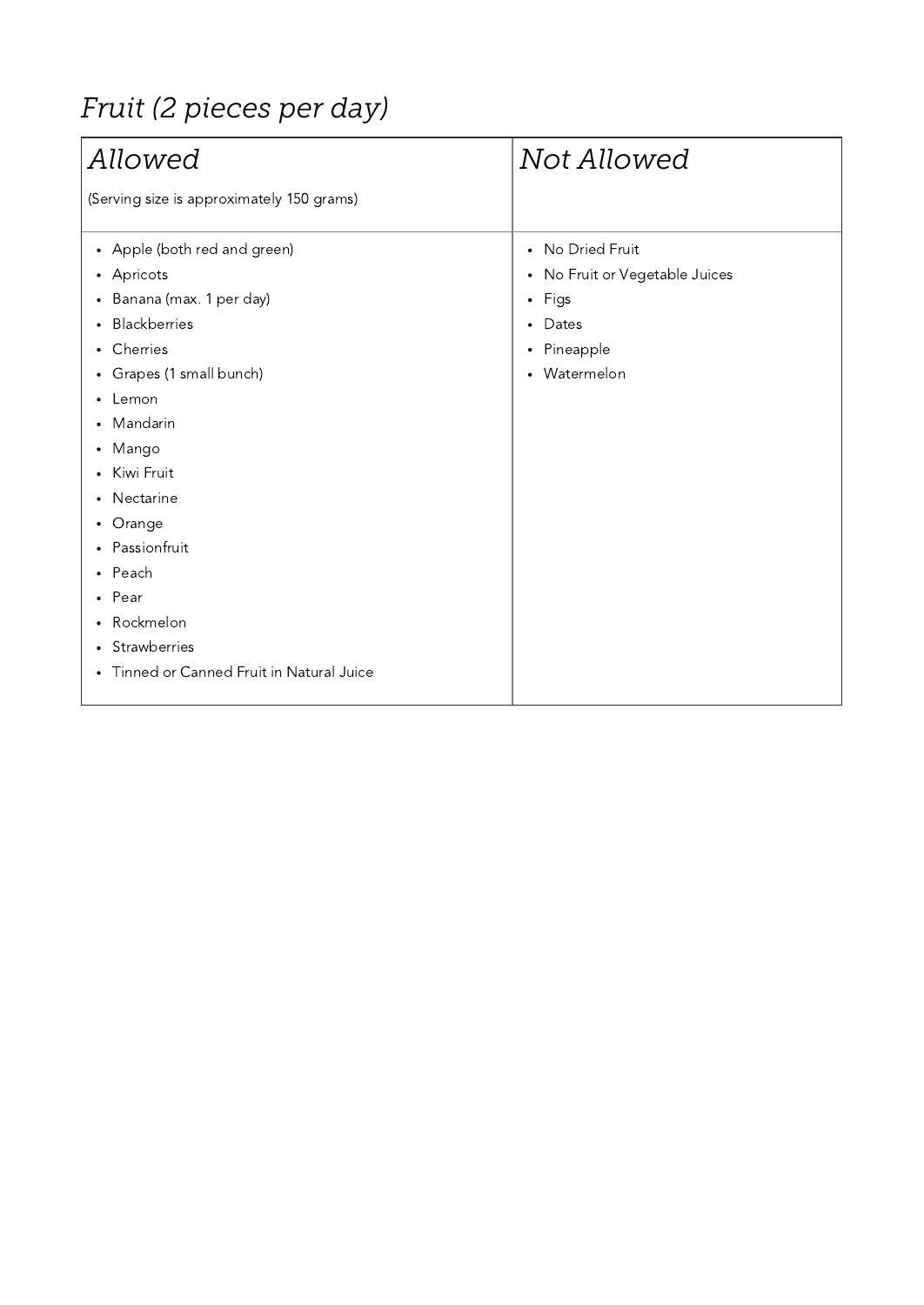## $Sauces, Dressings, Pastes and Condiments$

| Allowed                                                                                                                                                                                           | Not Allowed                         |  |
|---------------------------------------------------------------------------------------------------------------------------------------------------------------------------------------------------|-------------------------------------|--|
| <b>GRAVY</b>                                                                                                                                                                                      | <b>Baking Products</b><br>$\bullet$ |  |
| • Gravy from Powder with added water only                                                                                                                                                         | <b>Caesar Dressing</b><br>$\bullet$ |  |
| <b>SAUCES</b>                                                                                                                                                                                     | Mayonnaise<br>٠<br>Pesto            |  |
| Fish Sauce<br>$\bullet$                                                                                                                                                                           | Seafood Dressing                    |  |
| Soy Sauce (light and dark)<br>$\bullet$                                                                                                                                                           | Sweet Chilli Sauce<br>$\bullet$     |  |
| Worcestershire Sauce<br>$\bullet$                                                                                                                                                                 | <b>Tomato Sauce</b><br>$\bullet$    |  |
| Teriyaki Sauce<br>٠                                                                                                                                                                               |                                     |  |
| <b>Oyster Sauce</b><br>٠                                                                                                                                                                          |                                     |  |
| Lite Tomato Sauce<br>$\bullet$                                                                                                                                                                    |                                     |  |
| <b>DRESSINGS</b>                                                                                                                                                                                  |                                     |  |
| Fat Free Balsamic Italian Salad Dressing<br>$\bullet$<br>Fat Free French Dressing<br>$\bullet$<br>Fat Free Greek Dressing<br>$\bullet$<br>Fat Free Italian Salad Dressing<br>$\bullet$            |                                     |  |
| PASTES AND CONDIMENTS                                                                                                                                                                             |                                     |  |
| Tomato Paste<br>$\bullet$<br><b>Tomato Puree</b><br>$\bullet$<br><b>Fish Paste</b><br><b>Curry Powder</b><br>$\bullet$<br>Horseradish<br>$\bullet$<br>Mustard (all types)<br>Vinegar<br>$\bullet$ |                                     |  |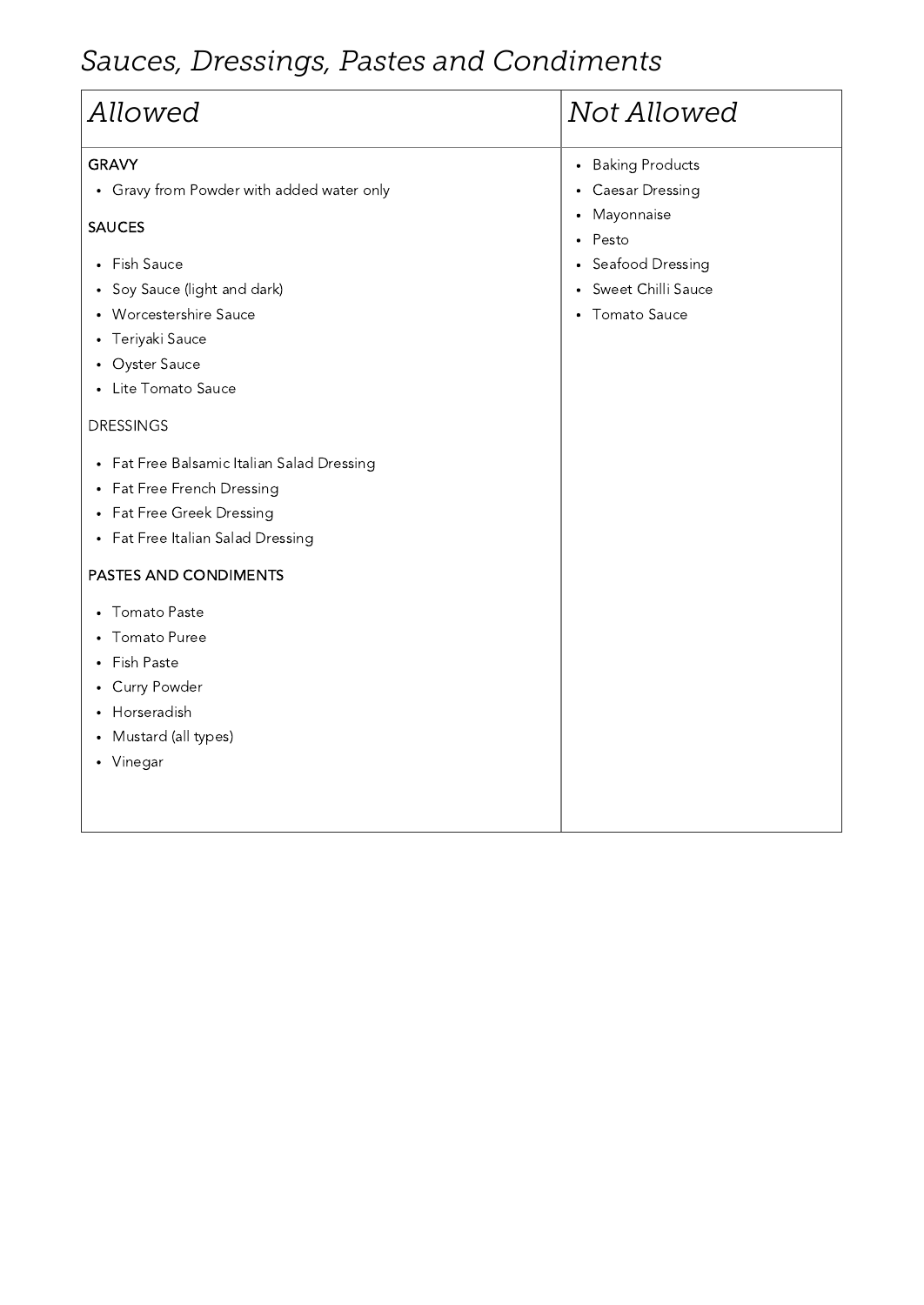### **Herbs** and Spices

#### *Allowed*

- Basil, Fresh or Dry
- Cardamon
- Chilli Powder
- Chives
- Coriander, Fresh or Dry
- Cumin
- Curry Powder
- Garlic
- Ginger
- Lemongrass
- Mint, Fresh or Dry
- Mixed Herbs, Fresh or Dry
- Oregano, Fresh or Dry
- Paprika
- Parsley, Fresh or Dry
- Pepper, Black or White
- Rosemary
- Sage, Fresh or Dry
- Salt
- Seasoning Mix